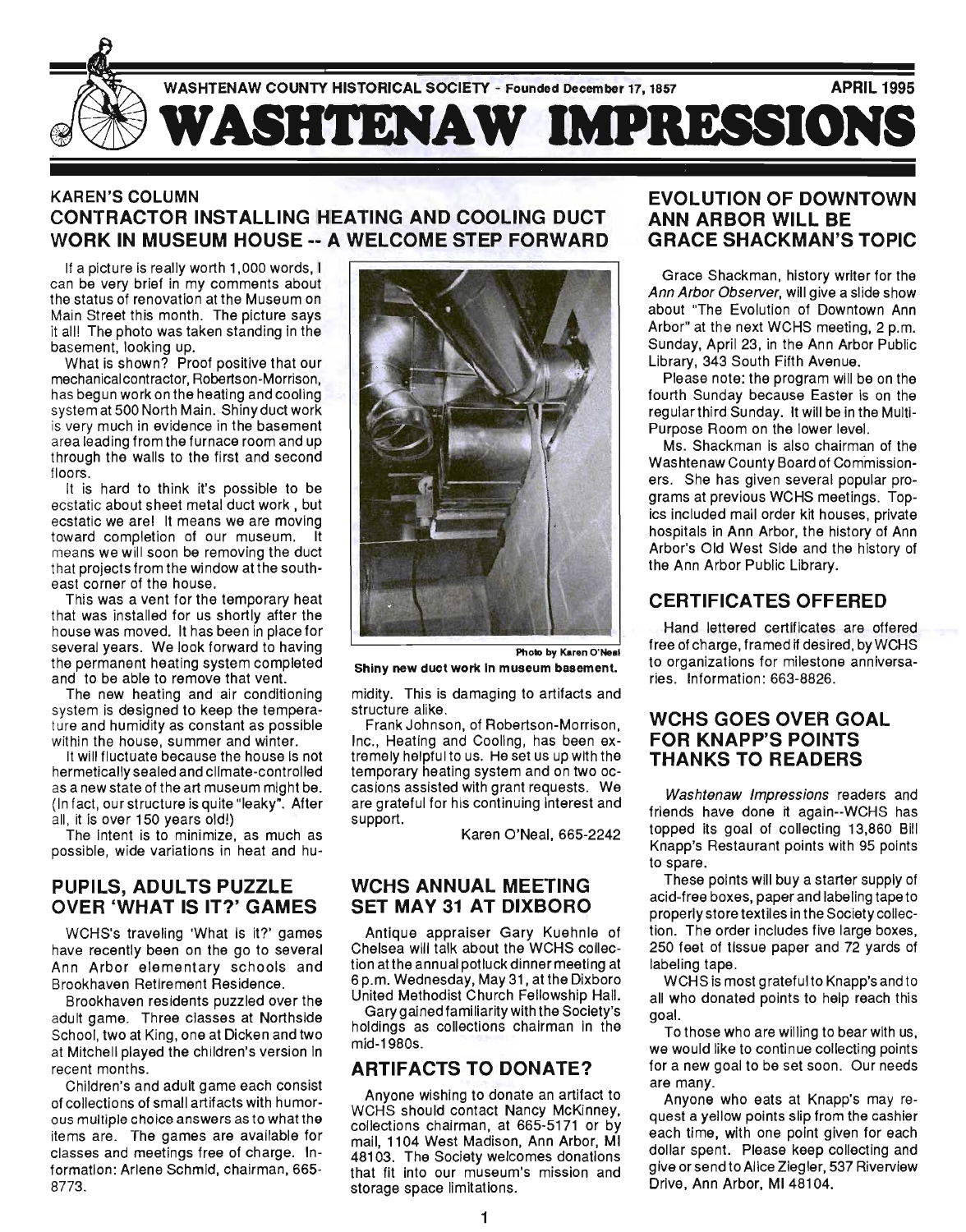# **TED MICKA RESTORES BARNS, EVEN BASKET CASES**

You might think of him as a barn surgeon. Sagging roofs, rotted off posts, collapsed walls, cracked beams and broken joints do not daunt Ted Micka.

He showed slides of barns and how he repairs them at the March WCHS program at Bendey Ubrary.

He can repair near basketcases soyou wouldn't know there had been a problem unless, perhaps, you looked very carefully inside.

·When I get done and you paint it, it shouldn't look like there was really much done," he said.

From his 4O-acre horse farm on Sharon Valley Road near Norvell in southeast Jackson County, Mr. Micka works on barns in southeast Michigan including Washtenaw County. (His post office address is Brooklyn .)

Ted learned carpentry and quality craftsmanship from his grandfather, a union carpenter in Boston. He has studied architecture and design and has a degree from the University of Michigan College of Engineering.

"Let me say first, I work on old structures. I do a lot of old house work but it just happens barns are getting to be 95 percent of my business.

"I have my own farm so I have a better feeling of how barns are used and what they are used for. Barns were really the first structures that came to be, not the houses.

"Without barns you couldn't have your animals, you couldn't get your crops in. People were actually living in barns before houses--barns were more important."

He opened his slide show with a Christmas card-like snow scene of his own red barn he built for himself in 1986. (He painted it with red oxide primer.)

"Irs post and beam construction, built somewhat as in the old days, not as far as bents going up, but it is still timber frame. I built every one of those trusses on the floor and they went up one at a time."

"The cupola is like a child's playhouse. I built it in my garage, disassembled it, then put it together on top of the barn and topped it with a weather vane. Its primary function is ventilation but you can actually go inside It, take out the panels and look out."

"I'm now in process of building a barn thafs four times the size of the first barn, yet of an entirely different design."

He showed a view of his stock of big wood athis farm. He estimated he had about 400 pieces on hand .

Since lumber sizes and species used in the past are not commonly available today, he has his own stocks and suppliers. A friend down the road saws his lumber.

"There are a lot of pretty barns out there, a lot of different barns." He showed a right angle barn, one with an arched or 'round' roof, one with an unusual brick base and an octagonal barn.

"Near Saline there are about five barns with cupolas along the same road. The same carpenter went from one to another."

He plans to put some high-peaked dormers in his new barn like someon barns near Bridgewater.

"Then we gel to my work. This barn is in Manchester on Watkins Road at the edge of the county. The roof line is dipping, the post is kicking out, there's a hole in the wall.

"I put a new composite beam in there and three



Ted Micka's own barn he built in 1986.

new posts. The side wall is not in great shape. That's very common because the animals come running around it, the water comes running around it, there is no foundation under them . They usually end up sliding down. I usually add a post on the corner.

"The whole wall has caved in--the only thing holding it in is some poured concrete around the outside.

"There's the whole wall pointed up. I call it stone repair--I don't build walls. There's that hole in the wall with the sill beams tipping down.

"There the barn is all finished up. The roof line is nice and straight again--that doesn't always happen but I try."

At this point he interjected one of his "farm life" pictures, a cow sticking her head out the barn window.

A barn at Grass Lake was moved from somewhere else and set on a block wall. Part of the inner structure was in bad shape. Ted called it a hunch back condition--the roof comes in, the sides go out.

"Here I am pulling in the sides and pushing up the top.

"It didn't have a very good lower structure. I ended up putting in these columns I made. They are about 18 feet long and they are hollow, square columns. They are setting on top of the tie beams I used to hold the wall together after I put the cable in.

"They basically are there to keep the roof up where it should be. There was only one original tie beam. That was left in and I added two more.

"The whole wall collapsed on a barn at Brooklyn. I cribbed the whole structure up--the cribbing is giant blocks of wood that I stack up. To raise the building I use hydraulic jacks on top of the cribs. I added all new posts. The stonework or anything else is now irrelevant because it's all setting on my posts."

A farm life shot of snakes. "I run into these guys a lot in stone work. They are usually milk snakes or garter snakes, no rattlers yet, although there are rattlers around my place."

A Saline area barn had a bad beam . "It actually pulled the whole wall down from above."

"The conditions I have to work under sometimes--we would come in the morning, the farmer would scrape out all the manure, we'd move the cattle over to one side and corral them in with gates and my pickup."

Ted called a post with the bottom rotted off a simple repair. "I lopped off the bottom, put a bolster on top so that what I cut off the bottom I made up for on top. This happened to be on concrete so I could pour some around it. I don't usually do that."

"The beams were cracked. We found that on both sides they were just 2 by 6's, not enough to hold so I had to add a little more.

The farmer happened to have his front end loader on his tractor and he let me use it to pull out the beam and put in a 16 footer. I added three new posts. Then I went ahead and re-sided the whole thing and put it all back together."

Of a farm life picture of lambs, he groaned, "They are cute but when you listen to them all day long."

On another job he found a bad stonewall on the ramp wall which is very common. "I'm repointing the whole wall. It's not just repointing, it's restructuring too. I mix all my own mortar to what proportions I deem necessary for the job.

"A lot of the time; especially on historic things, you need a softer type of mortar, a lime mortar. In some other jobs, I need to freeze those stones right where they are."

He found buttresses had already been put in one barn in the 1960s to keep the walls from going in but they were set on the ground, so now they were just pushing into the ground. "I have a real low-profile, high tech buttress that I use sometimes."

In a Milan barn, he found a post rotted on one side as well as on the bottom.

"I actually sliced the post right down to exact size I wanted with a little chain saw, then added other pieces--this is called lamination. I use all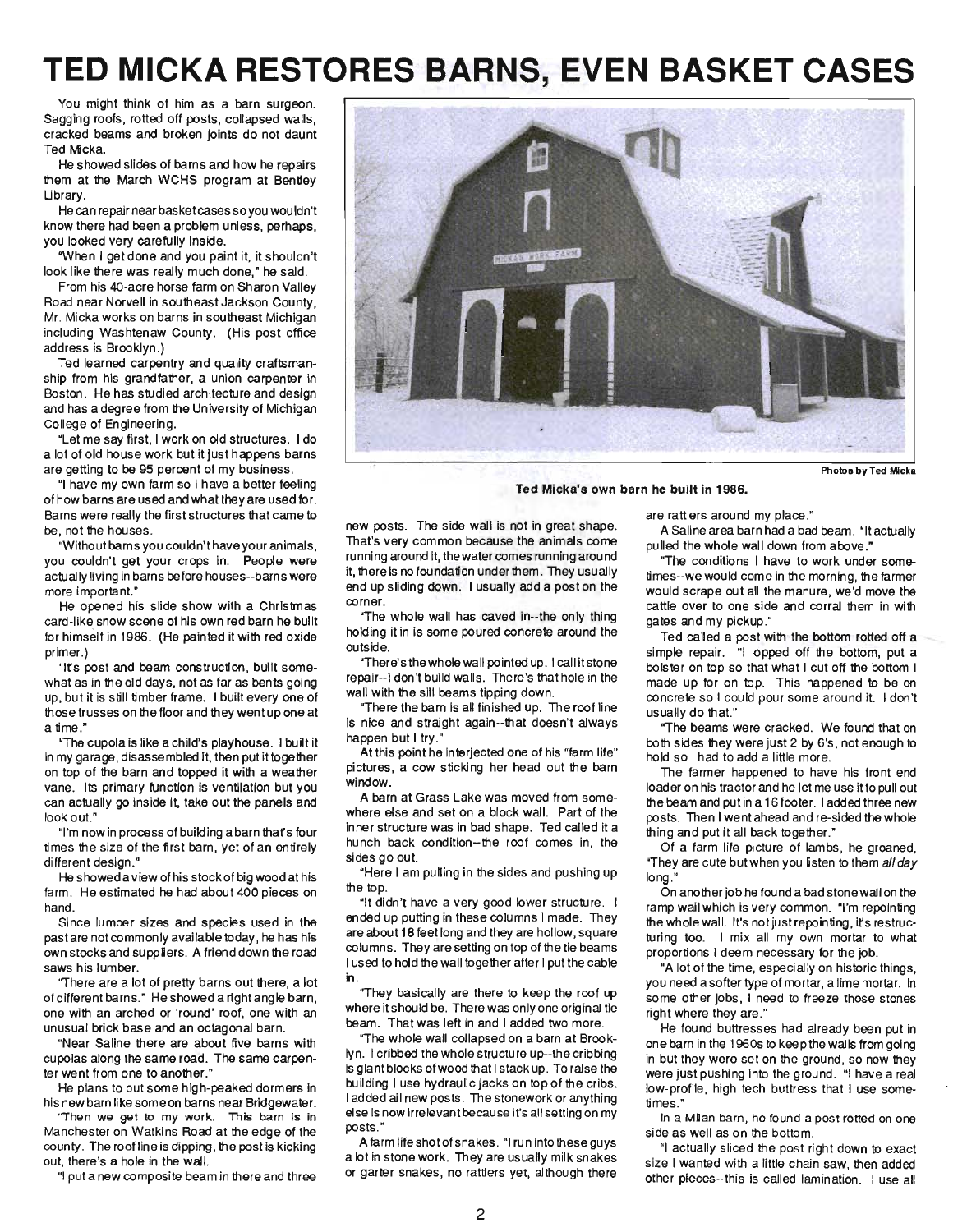treated wood. I put the siding back on and you could notseemy repair. All you could see was the old post."

A farm life picture of their farrier sticking hot horseshoes on one of their horses' feet. (His wife, June, runs their horse farm, he says .)

A Chelsea area barn had an unusual peoplesize door in one of the large sliding doors. A joint or joining of timbers was breaking apart in the barn. The barn was 100 feet long and about 40 feet across.

"The top plate was ripping the joint apart and I needed to make what I think of as a giant knee brace. I had the piece of metal shaped, then I shaped it exactly on the job. The bracketweighed about 40 pounds. We had to put three of them in. We had to haul these things up in place, about 40 feet off the ground."

"The joint is strengthened with a three quarter inch steel rod and giant washers are used so it doesn't rip through and you can pull it up tight. It's very important that itbe tight. It's like wrapping an Ace bandage--you don't want it sloppy.

"There's an inside plate that the bracket locks into. There's a piece of angle iron that connects both of them together so it won't buckle. Its also tied in another place.

"Finally, a cable is attached right through the whole thing, wraps around the top plate, comes through the middle of the steel and goes to the other side. Then I pull the barn back into place. There's no way this can break."

Farm life pictures showed Eeyore the donkey and a cow standing in front of a fan on a hot July day.

The bottom had eroded away from under some of the Chelsea barn's posts. "I chose to do concrete bases on these."

He used a jack post as a safety precaution where he found carpenter ants had eaten away some of the wood support.

"I have a new piece of equipment called a lifter. This is something I designed and had built. I have abouteight of them now. It grabs on to the post and lifts the post and barn up together."

Farm life scene : a swallow nest in a barn. "I try to be careful not to knock the nests down when jacking up a barn."

Where a barn wall was kicking out, he showed his cribbing in place. The cribbing pieces are 7 inches by 9 inches by 3 feet white oak. They probably weigh 45 pounds a piece.

"With all new posts in place there's no way the barn will fall over, even if the wall falls right over."

He showed afloor joist, about 10 by 10, that was cracking. "Irs not on justthis kind of construction it happens. You'll see it on new construction too. I had a floor joist bracket made for it.

"I chose to make a double bracket because the fewer holes you punch in the beam, the better. I shaped the torgue on the job--when I got it from the fabricator it was just a straight piece.

"The bracket's tongue lifts the joist, the strap keeps it from separating more. "

He has devised a way to lower and raise floor joists using loops of cable attached to block and tackles on the top floor and dropped down through the lower floor, where he is now able to control the job by himself.

But one day he had the owner, Dan, and his helper, Dave, helping him. "I had to be very careful not to say 'pull up now, Dan, when I meant Dave or the wrong end would go up or drop down."

He used very large floor joist brackets to repair the 14-foot floor joist.

"'J"m usually so busy I don't want to do the siding, painting and finishing, so when structural repairs are done, I leave it ready to finish later.

Of another job, 'This was a basket case. I didn't realize when I first went into it that the better



Micka props up sagging barns temporarily with hydraulic jacks on top micka prope up eagging varies temporarily which processes of cribs as shown above.

part of the barn was an addition. The older part of the building had already sunk when they added on to it. I realized that when I was jacking it up.

"The whole thing is tilting. There is a bulge. A post was squashed down by the weight. A main beam was cracking. The joint had broken off."

He repaired it and showed it "all tied back together again. These things, when I dothem with these brackets, will not separate--I don't care if you bull doze the bam."

A joint had broken in back of a big beam, allowing the building to spread--"thars what the cable is for. I used an angle bracket to hold it up in place while the cable pulls it back together.

"In a cute, little barn, there's a tie beam, which is very important in a timber frame structure, that broke. The joint has pulled out. The brace was coming apart.

"That was the first time I used my pusher. You start with a big piece of wood and a 20 ton hydraulic jack in the ground and you use itto push. It worked like a charm. I've used it eight or ten times since."

"A U-bracket is a very common bracket that I use, especially for tie beams. It wraps around the post and ties in. I've used these with legs as long as six feet. Sometimes you have a lot of rot and have to go further back to good wood.

"Then you just put some filler (wood) in and you will still have all the integrity of the original joint."

A farm life picture: Ted's pickup truck with several kittens sitting on the hood. "There were about 13 cats at ajob I was doing." The Mickas ended up adopting four of them.

A large barn near Bridgewater had about 15 built in ladders inside. (He saw a much earlier ladder at another job--just big oak pegs inserted in the side of the post.)

The barn also had a hay chute with holes about every eight feet to drop hay down.



One of Micka's "patients." Note condition of stone wall.

"The fasciawas coming off, a gutter was separating, there was a hole, but first I had to go up high because the braces had fallen out.

"I have my ladder tied down to the scaffolding, my scaffolding tied to the wall and I'm tied to the ladder. I'm a long ways up there.

"A tie beam had moved out of place. After I first did an evaluation of this bam, I came back within a week to<br>putacable on it because, broke loose it started

moving the whole wall. I came back about two months later to finish the job,"

He showed several views of a hole to the outside, and a bad joint with rot and fungus. He used a U-bracket with four foot long legs to repair it.

"This bracket is heavy, let me tell you. You have to push it out in mid-air, bring it around the post, and slide it back in. I had to make a long-legged brace because there was so much damage. Another joint also had to be repaired. All this was done from inside."

He showed the barn all repaired. "Notice the eaves are all repaired. I don't do gutter work but I did repair the eaves from the inside when I was up there."

"I'm putting a stone foundation under a 19th century barn at the Waterloo Farm Museum where I'm an advisor, volunteer worker and general this and that. Other volunteers helped.

"The foundation is concrete and stone below ground level. As we come up to ground level I started putting larger stones on top which I then set.

"I'm doing a lot of pointing in the main house basement. There was a whole family of snakes down there. I have these high intensity bright lights so I can see. They heat up the wall and the snakes love heat. They start coming out and just sort of hang out of the wall and watch me."

Of a rotted beam in an area barn, he said, "you start cutting out pieces with a saw until you get to good meat, then you make the appropriate joint."

"You can't just cut things out with nothing holding them so I put a stringer across all the rafters . I think I used about a 4 by 6. I'm a little more advanced than the old days . I do use a chain saw but at the same time I still have to use a hammer and chisel.

"The rafter tails were all rotted off, they needed to be tied in . I just cut the brace down shorter and reattached it because this was still good meat. This is all treated wood. I use three different kinds of treated wood.

"I dorough cutting with a chain saw, then I finish it up by hand. I'm always looking for older chisels and some of the other older tools. One older chisel I have has the wonderful ability to dive in and out of wood quickly. One of my customers bought it at a yard sale for 25 cents and gave it to me."

A farm life picture : his cousin's bison or buffalo.

A couple near Belleville wanted to have chil· dren come and see what an old barn was really like. The hay mow floor was in terrible shape. My job was to put in a new hay mow floor and other repairs.

"I restructured a lot of places in the floor, then put in a 3/4 inch floor over the whole thing. I used tongue and groove material.

"Then I said to them, how are you and the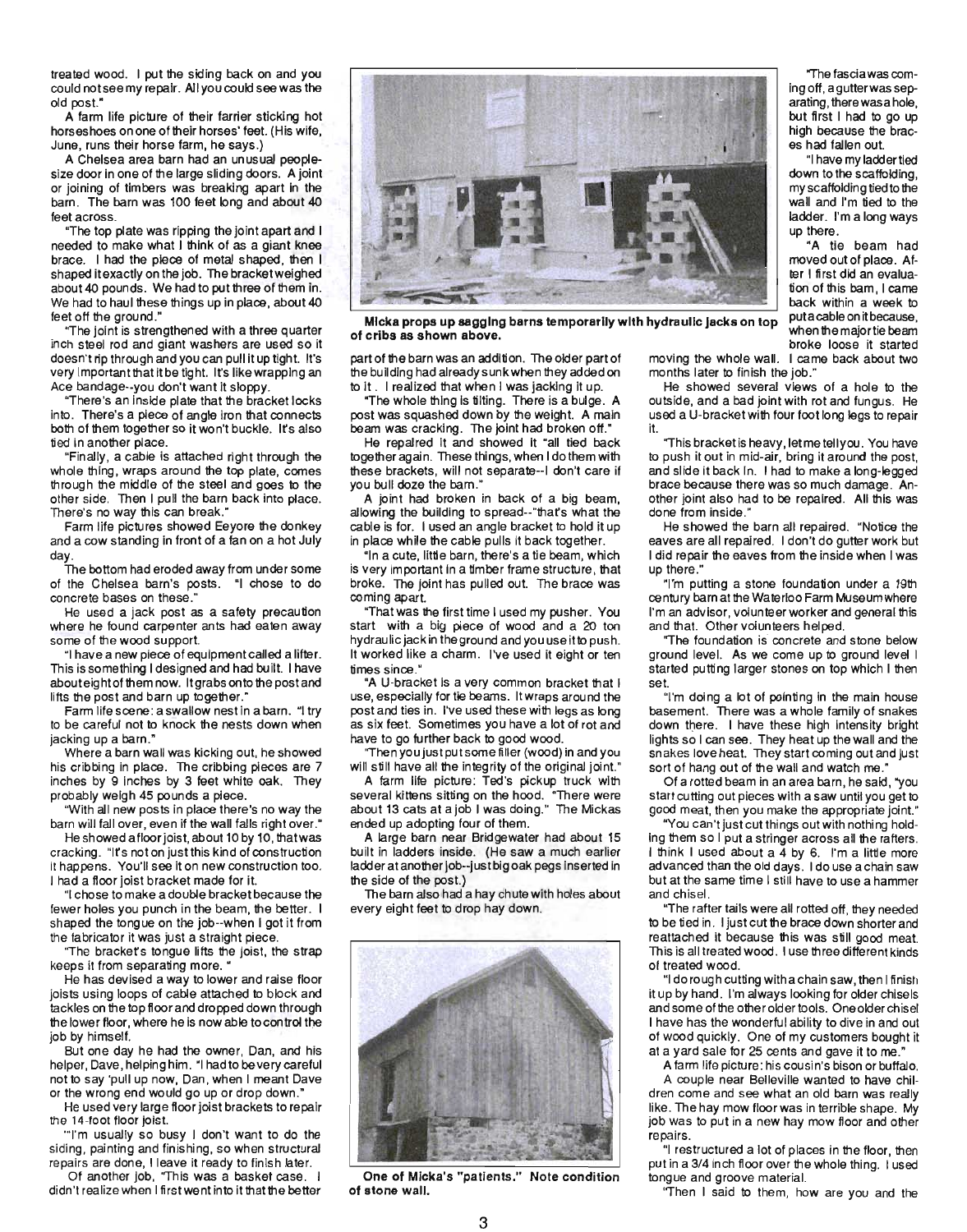



Another of Micka's "patients." Some might call It a "fixer-upper." Micka uses a steel brace to strengthen support beam under worn siding,

children going to get up in the hay mow? They hadn't thought of that. I built them a nice sturdy set of stairs with railings.

"Then she wanted some upper story windows put in . I did new windows and, in this case, I painted them since we were up there anyway.

A farm life puzzle picture. Someone in the audience identified itas a horse-drawn road grader. Ted's neighbor, who does his sawing, uses it.

He first used his lifter on a barn near Saline. Now I have Mr. Ufter, Mrs. Ufter, two Little Lifters and the Twisted Lifter. Irs a clamp on device you clamp onto the post and put a hydraulic jack under it. You always have to come down to firm ground.

"A beam was ripping apart down the middle. I needed to sandwich it together and at the same time have a spot for the post to set into." He had the bracket specially made.

"A torquing action will go on here to pull on the bolts so I put a light cable in the floor to always hold the post in place. When we repaired the floor, we buried the cable. When it was all putback together you'd never know I did anything.

"When I was building my cupola, I went over and talked with a Mr. Smith who had a cupola on his barn. I asked how did they get it up there. It was built on the ground, he said. Ropes were thrown over and they pulled it up with a team of horses."

A farm life scene : several cows standing close together in the center of a small pond in a green field in July.

"One of the biggest challenges I've had so far was a real basket case. Half of the barn had already gone down.. The owner called me and asked 'can you save the barn?'

"I had to immediately stabilize it with cribbing. When I went back to the job I began by repairing a joint that had come apart. The first thing I had to do then was line it up so when we started jacking it up it would go back into place.

"It took me about a half day to line it up and put a turnbuckle in to assist it along. I modified the jointa little bit and whenwedid the final work it just slipped back into place. It still holds."

The entire foundation wall on the ramp side of the barn collapsed--only one stone was holding it up. "I brought my cribbing in to prop the barn up. We ended up moving the barn back 14 inches. I put a sub-beam on both beams and pushed them up. I used my twisted lifter."

"Another thing I found out about the lifters accidentally was pretty neat. When my helper wasn't jacking when I told him to, I found if you jack one and not the other, it shifts it, so you have the ability to move the post side to side, which is nice, because you have to do that once in a while.

"You want to *try* to use whatever you have left of the patient--you don't just cut everything away."

Ted attaches a brass name plate to his jobs. In one case he attached it before he finished propping the barn up. "It was straight then butwhenwe tilted the building back up, the sign was tilted. I was going to change it butthe owner said don't, he liked it that way-it showed how bad it was.'

"Barn ramp walls are the worst. You have three factors--soil creep that's pushing on the Wall, tractors driving over it which puts a 45 degree angle of force against it and frost heaving against the wall. It all combines so that that's the first wall to go.

"Restructuring the wall isn't the solution because you are not going to affect the frost heave. I have come up with what I call a perimeter drainage system that doesn't go too deep.

"Irs special in that you can drive whatever you want across this ramp."

He uses a very tough rubber-type liner material and steel strips anchored down to the concrete. He fills it in with pea gravel. "Frost cannot travel across pea gravel."

Of a Dexter barn with carpenter ant damage, he said, "You start by cutting out the affected parts until you get to good meat. It's just like gangrene. However, you don't just cut it out--you have to support everything."

He repaired the damage with a sandwich type



Concrete and steel braces strengthen post in barn.

beam after pointing up the top of the Wall.

A farm life picture: old fashioned wagon axles which happened to be setting in a barn he worked on. Not all barns are out in the country. He even repaired a barn on Broadway in Ann Arbor recently.

Among questions from the audience:

How do you determine if it is worth fixing? "I look at in terms of ifitwere my barn, butsometimes there are extenuating circumstances."

"I find that as I get closer to civilization, as I call Ann Arbor, the older things are more important to people. They can be in much worse shape because when they are gone they are not going to come back."

Uses for barns? "Imagination is the only limit. Storage is big. Some run home businesses out of them. I do a lot of work for working farms. They may want to put more hay in them or get bigger equipment into them."

Kind of mortar used? "I use lime, sand and cement. I mix them in proportions for the job from super high strength to something weak. The joints in the old days were meant to flex to a certain degree. Theyweren't meantto be super rigid. The more lime, the more flexible it will be, the more cement, the stronger it's going to be. I have to compromise between them. If you go to extremes either way, you will have problems."

"The whole foundation is heaving all the time. All that mortar takes up all those stresses so you don't want it too rigid."

He said he has never gotten hurt by a barn or had one fall in on him.

Have you used earth anchors to pull a bam back up? "Yes, the onewe moved 14 inches. I use trees first if I can."

"Sometimes you have to put a 'dead man' in--a large chunk of concrete that you cast right into the ground, then you put a giant eye bolt in it. There are better ways but they don't always work."

Can you tell us how long an average job takes and how much it costs? "It costs about \$2,000 a week to hire me. I work strictly on labor and materials. I charge \$40 for an evaluation, then I will give a guesstimateon time and cost. I'mon my sixth job this year and the jobs are coming within \$100 of that figure."

Where do you get your wood? "I buy it where I can. I donot buy it for the mostpartfrom old barns because they already have a lot of holes chewed in them."

Are there any 150 year old bars around? "Yes, quite a few. The oldest barns have all handhewed beams. There are ways of dating them from the wood and how the wood was dealt with."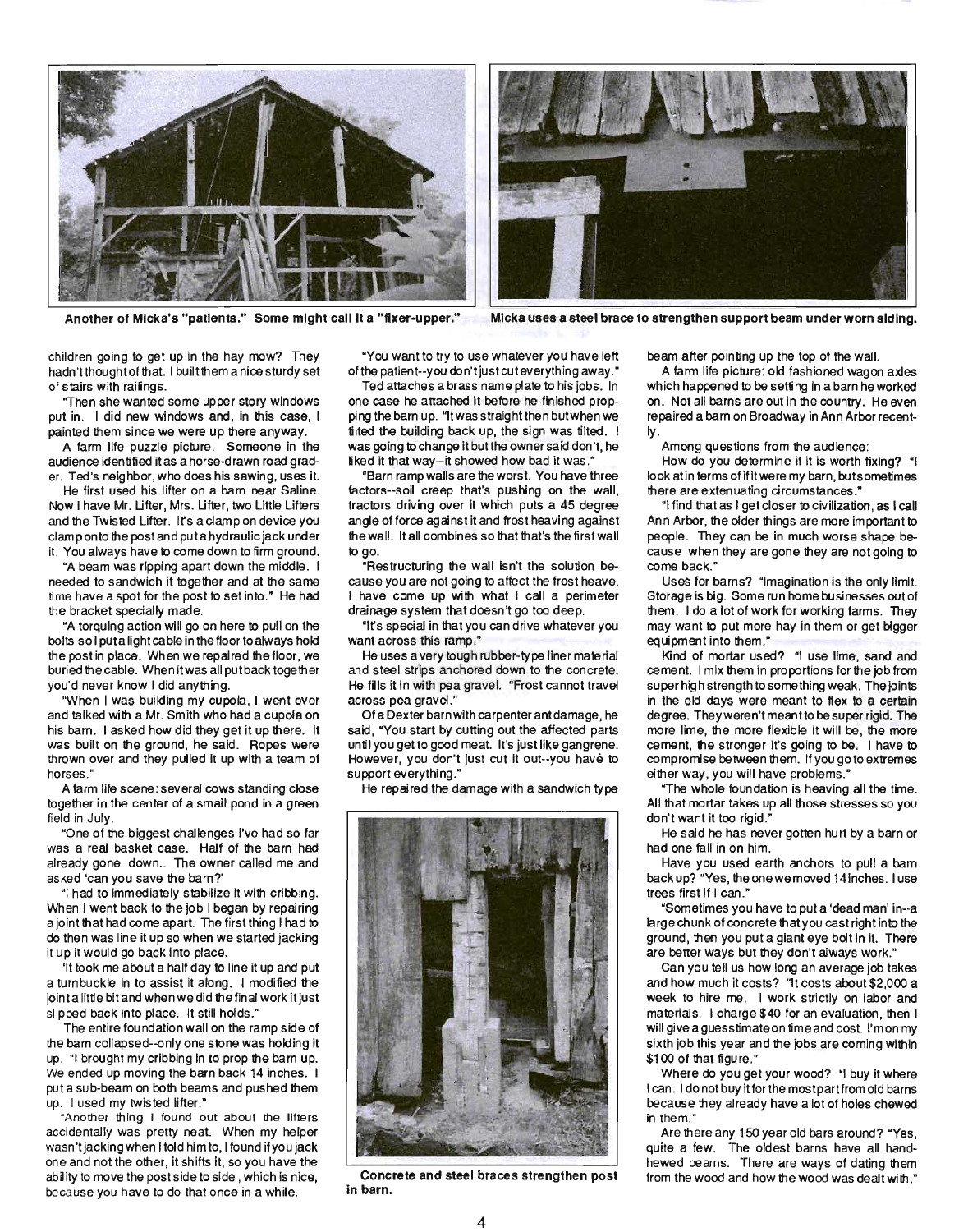# **MILL BUILT IN 1823 BY JUDGE KELLOGG STILL OPERATING**

Judge Charles Kellogg, who came to Ann Arborfrom Cayuga County, New York about 1839 and lived in the WCHS museum house until his death in 1842, had built a mill back in New York State in 1823 that is STILL operating.

David R. Oakley, the Cape Cod resident connected to the Kellogg family, saw the mill on a trip to Kelloggsville and New Hope, New York in November. He wrote about it to WCHS Vice-President Susan Wineberg who has been researching the Kelloggs in connection with our museum.

Three of Judge Kellogg's sons--Dwight, Dan W. and Dor--were millers and merchants in Lower Town, Ann Arbor, in the late 1830s. Dan bought five lots including 1015 Wall Street where the museum house originally stood.

Susan thinks Dan must have built part of the house which apparently was built in four sections. Dan sold the lots to Ethan Warden, Dan's sister Abigail's husband. In 1839, Warden sold two lots, including 1015, to his father-in-law, Judge Kellogg.

Kelloggsville is a "tiny, bucolic hamlet, roughly on a line between Auburn and Cortland with, perhaps, 25 'downtown residents," Oakley writes. "The post office is no more--the mail is all rural delivery from Moravia."

### THINGS WERE LOOKING UP WHEN MILL WAS BUILT

New Hope, New York, where Judge Charles Kellogg built a flour mill in 1823, reportedly gained that name during the mill's construction.

The story is that afterthe mill's fortyfoot, five-sided ridge pole was put in place, a man climbed up to the top and threw a gallon jug of whiskey over his shoulder, declaring the town of Sodom to be renamed New Hope.

"But, surprise! Charles's house still stands as the centerpiece, replete with historical markers and in marvelous condition."

The mill is in nearby New Hope, New York. It is mentioned in The Kellogas in The Old World and The New, David Oakley says. He sent some information about the mill.

The Kelloggs sold the mill in 1851 to Horace Rounds. It remained in that family until 1947 when it was sold to Leland Weed and two others. Leland became sole owner in 1953. Today, Leland's sons, Dale and David Weed, own and operate it.

The mill is one of America's oldest continually operating flour mills. It has produced flour for 172 years.

The owners claim that New Hope Mills Pancake Mixes are the number one pancake flour in central New York. They are



Courtesy 01 Suaan Wineberg, David Oakley

The Red Mill JudgeCharles Kellogg built this flour mill In New Hope, New York In 1823 and It Is stili operating. It Is painted red.

proud that their products are "free of chemical additives and artificial enrichments."

The mill originally contained three run of stoneto grind grain and could produce 200 bushels of flour a day. They began grinding with roller mills in 1892. The roller mills are still there but in 1986 a pneumatic mill was installed, said to be the first of its kind.

While the grinding equipment has changed, the mill is still powered by Bear Swamp Creek which drains into Skaneateles Lake, one of the Finger Lakes.

In the 1850s there were 15 water powered industries along the creek. Today only the flour mill and a saw mill remain.

The present owners who continue the mill as a going business also want to preserve the old-fashioned milling heritage. To that end they have installed a romantic old overshot mill wheel with buckets although the real power comes from a water turbine underneath the mill. The mill owners bought the 100-year-old wheel in New Jersey in 1972 and have had to rebuild the buckets a couple of times. The wheel is 26 feet in diameter.

There is an upper mill pond before the sawmill with 24 foot waterfall and a lower mill pond before the flour mill with 28 foot fall. Water can be stored in the upper pond to run the mill next day.

Mr. Oakley has determined that Judge Charles Kellogg was a third cousin twiceremoved to the cereal Kelloggs of Battle Creek--Dr. John Harvey Kellogg, M.D., who ran the Battle Creek Sanitarium, and his brother, Will Keith Kellogg, who went into the cold cereal business in a big way.

### HAPPENINGS INVOLVE QUILTS, DELI, ONE-ROOM SCHOOL, DEPOT MUSEUM, WOMEN'S MONTH EXHIBIT

Manchester Historical Society: 7:30 p.m. Tuesday, April 18 at the Blacksmith Shop, 324 East Main. Julie Hacala of Ann Arbor, a quilter and restorer of quilts, will talk about quilts and appraise those in the society's collection.

Milan Society: 7:30 p.m. Wednesday, April 19. The society will meet at Cafe Milano, 9 West Main Street, for an afterhours tour of the business and the old downtown building it is in.

Salem Society: 7:30 p.m. Thursday, April 27, at Salem Township Hall. Workshop and planning session forthe restoration of the Stone School as weather and funds permit.

Saline Society: The society has dispensed with monthly programs for weekly Saturday work sessions and is focusing all its energy to get ready to open its Depot Museum July 4, the 125th anniversary of the railroad coming to Saline.

As a fund raiser to help finish the work, the society is selling bricks for a patio entrance to the depot. You can have your name on a brick for \$50. Information: 429- 9261.

Ypsilanti Society: Museum, 220 North Huron, open 2-4 p.m. Thursday, Saturday and Sunday. Special exhibit during April, women's month, "They Did It Their Way." (continued on page 6)